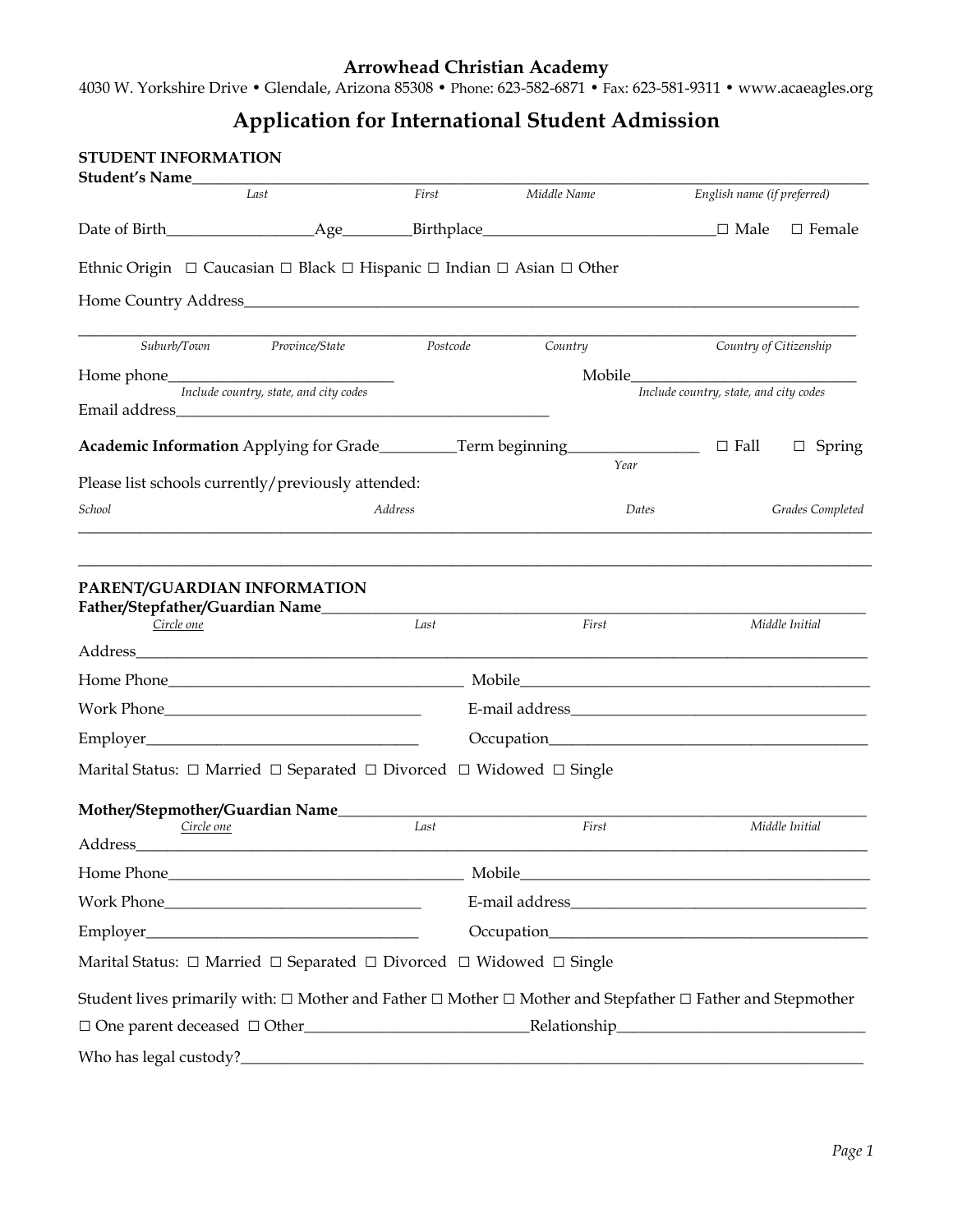### HOST FAMILY INFORMATION

|                                                                                                                                                                                                                                | Last | First | Middle Initial                                                                                                                                                                                                                |  |
|--------------------------------------------------------------------------------------------------------------------------------------------------------------------------------------------------------------------------------|------|-------|-------------------------------------------------------------------------------------------------------------------------------------------------------------------------------------------------------------------------------|--|
|                                                                                                                                                                                                                                |      |       |                                                                                                                                                                                                                               |  |
|                                                                                                                                                                                                                                |      |       | Mobile and the second state of the second state of the second state of the second state of the second state of the second state of the second state of the second state of the second state of the second state of the second |  |
|                                                                                                                                                                                                                                |      |       |                                                                                                                                                                                                                               |  |
|                                                                                                                                                                                                                                |      |       |                                                                                                                                                                                                                               |  |
| Marital Status: $\Box$ Married $\Box$ Separated $\Box$ Divorced $\Box$ Widowed $\Box$ Single                                                                                                                                   |      |       |                                                                                                                                                                                                                               |  |
|                                                                                                                                                                                                                                |      |       |                                                                                                                                                                                                                               |  |
|                                                                                                                                                                                                                                |      |       |                                                                                                                                                                                                                               |  |
| Address_ the contract of the contract of the contract of the contract of the contract of the contract of the contract of the contract of the contract of the contract of the contract of the contract of the contract of the c | Last | First | Middle Initial                                                                                                                                                                                                                |  |
| Home Phone Contract Contract Contract Contract Contract Contract Contract Contract Contract Contract Contract Contract Contract Contract Contract Contract Contract Contract Contract Contract Contract Contract Contract Cont |      |       |                                                                                                                                                                                                                               |  |
|                                                                                                                                                                                                                                |      |       |                                                                                                                                                                                                                               |  |
|                                                                                                                                                                                                                                |      |       |                                                                                                                                                                                                                               |  |
| Marital Status: $\Box$ Married $\Box$ Separated $\Box$ Divorced $\Box$ Widowed $\Box$ Single                                                                                                                                   |      |       |                                                                                                                                                                                                                               |  |
|                                                                                                                                                                                                                                |      |       |                                                                                                                                                                                                                               |  |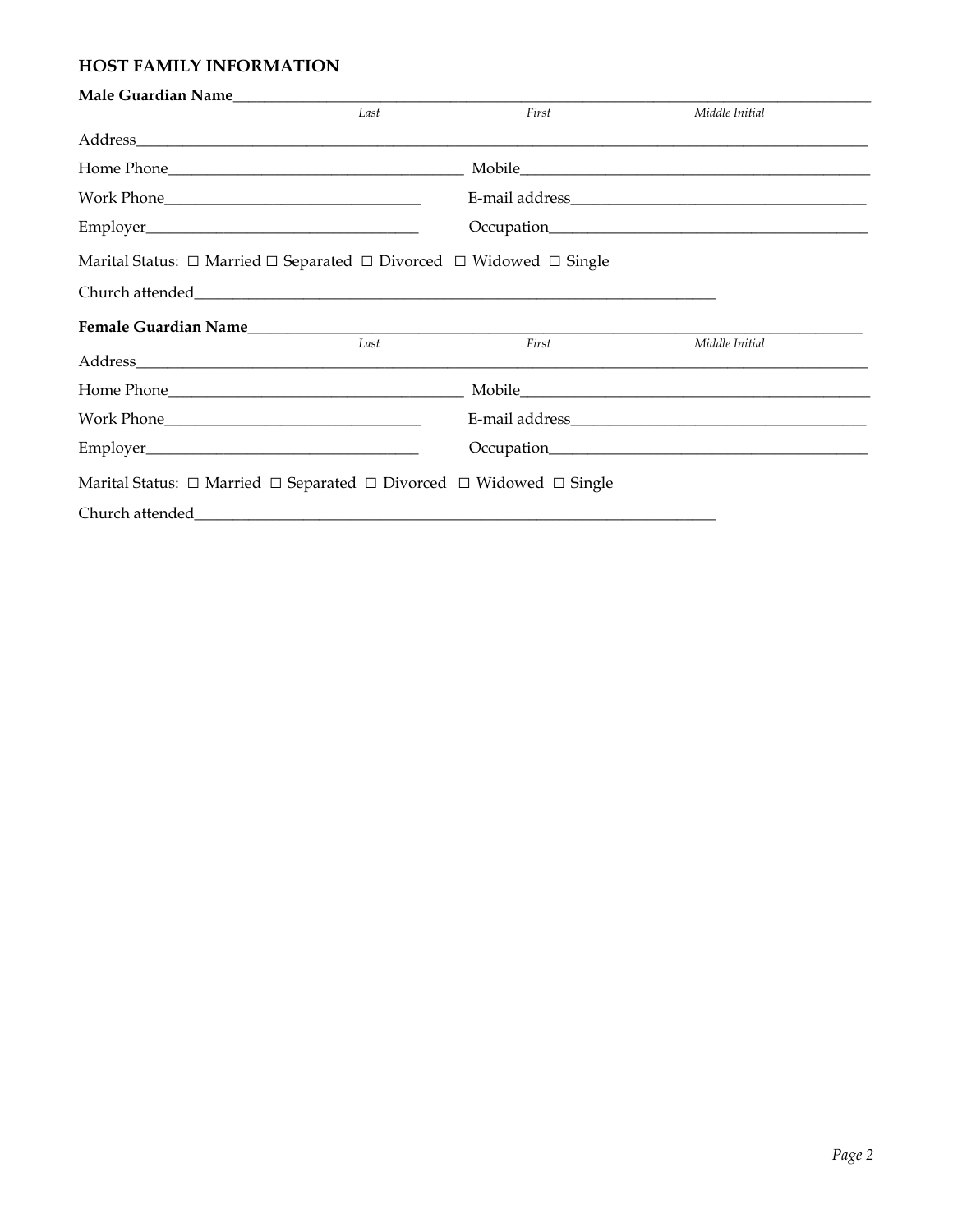# STUDENT INFORMATION

To be filled out by the student in English

| 1. Student Name<br><u> 1989 - John Stone, Amerikaansk politiker († 1989)</u> |               |
|------------------------------------------------------------------------------|---------------|
|                                                                              |               |
| 3. Church Name                                                               | Pastor's Name |
| 4. Address                                                                   |               |

5. How did you come to know Jesus Christ as your Savior? Describe your present relationship with Him. (25 words or less).

6. Why do you wish to attend Arrowhead Christian Academy (25 words or less)?

| 7. How many years have you studied English?                                                                                                                                                                                           |  |  |  |  |  |
|---------------------------------------------------------------------------------------------------------------------------------------------------------------------------------------------------------------------------------------|--|--|--|--|--|
| 8. How many hours per week do you now spend in English classes?                                                                                                                                                                       |  |  |  |  |  |
| 9. Please rank your English ability: $\Box$ Low $\Box$ Average $\Box$ Intermediate $\Box$ Advanced                                                                                                                                    |  |  |  |  |  |
| 10. What books have you read in English lately?<br><u>Letting</u> material contract the set of the set of the set of the set of the set of the set of the set of the set of the set of the set of the set of the set of the set of th |  |  |  |  |  |
| 11. How long do you plan to study in the United States?                                                                                                                                                                               |  |  |  |  |  |
| 12. If known, where do you want to go to college?                                                                                                                                                                                     |  |  |  |  |  |
| 13. What extra-curricular activities do you enjoy? (sports, music drama, art, etc.) ________________                                                                                                                                  |  |  |  |  |  |

\_\_\_\_\_\_\_\_\_\_\_\_\_\_\_\_\_\_\_\_\_\_\_\_\_\_\_\_\_\_\_\_\_\_\_\_\_\_\_\_\_\_\_\_\_\_\_\_\_\_\_\_\_\_\_\_\_\_\_\_\_\_\_\_\_\_\_\_\_\_\_\_\_\_\_\_\_\_\_\_\_\_\_\_\_\_\_\_\_\_\_\_\_\_\_\_\_\_\_

 $\overline{14}$ .

| Have you ever:                                       | <b>YES</b> | NO <sub>1</sub> | If yes, please explain your current attitude toward and/or use<br>of these substances. |
|------------------------------------------------------|------------|-----------------|----------------------------------------------------------------------------------------|
| Used Alcohol                                         |            |                 |                                                                                        |
| <b>Used Tobacco</b><br>(any form)                    |            |                 |                                                                                        |
| Used illegal drugs<br>or abused drugs of<br>any kind |            |                 |                                                                                        |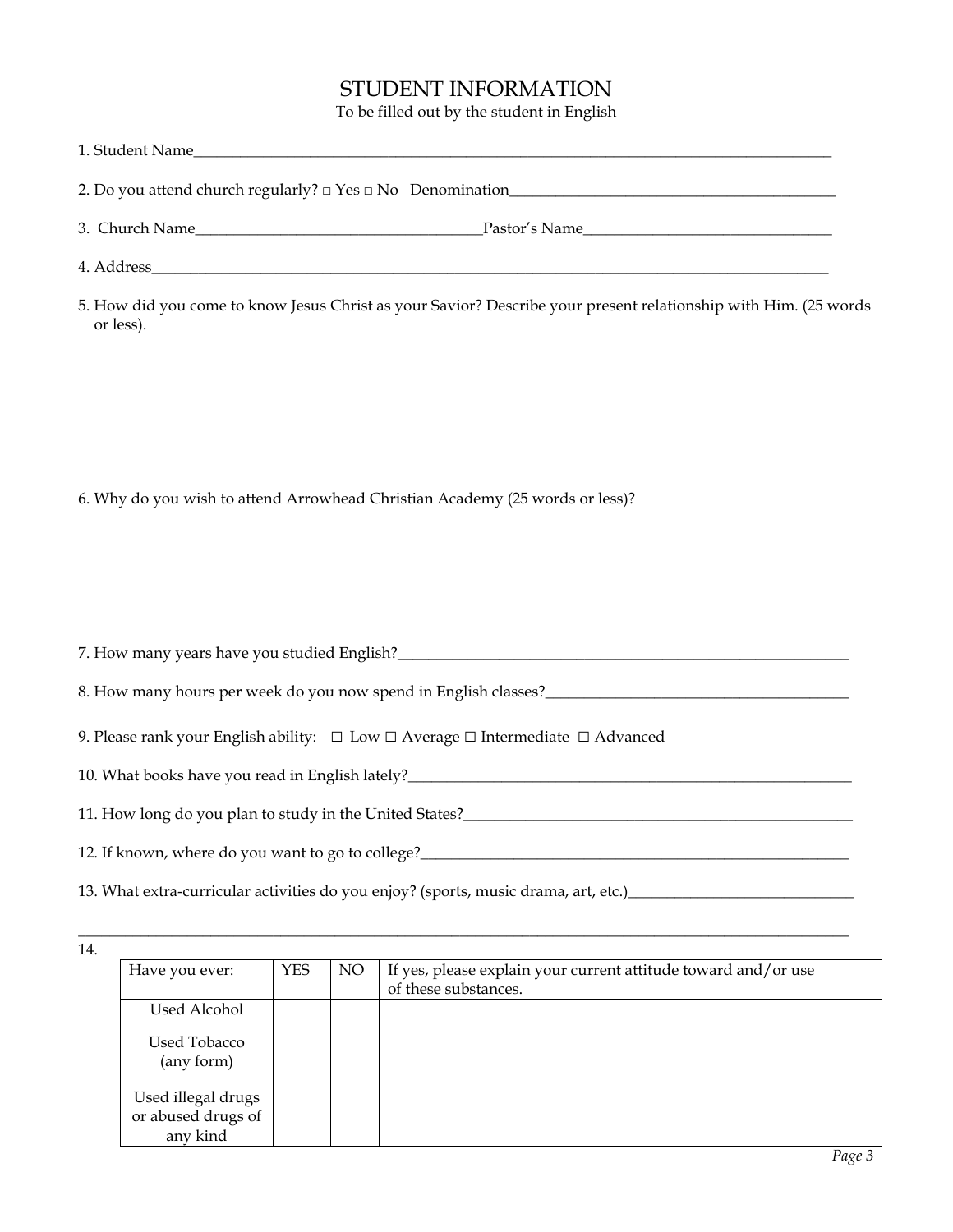# Arrowhead Christian Academy **STUDENT STATEMENT OF INTENT**

#### **INTERNATIONAL STUDENT RULES**:

- $\triangleright$  Students must obey the laws of the United States and their home country. They must represent their country in a positive manner.
- $\triangleright$  Students are not permitted to purchase or drink alcoholic beverages.
- $\triangleright$  Students are not permitted to purchase or use tobacco products.
- $\triangleright$  Students are not permitted to use illegal drugs or to abuse drugs of any kind.
- $\triangleright$  Sexual immorality is not allowed. Forbidden activities include sexual contact, possessing or using sexually explicit materials (printed materials, videos/CD's, internet sites, etc.), or visiting pornographic shops or adult theaters.
- $\triangleright$  Students are not permitted to possess dangerous weapons of any type.
- Each student must live with a guardian approved by the administration of Arrowhead Christian Academy, and the guardian must be a member or faithful attender of Northwest Valley Baptist Church.
- Students must regularly attend church worship services at Northwest Valley Baptist Church. (Exceptions may be made if the host family/international student faithfully attends a church that is similar to Northwest Valley Baptist Church in doctrine and practice.)
- $\triangleright$  Students must show respect for their host families by following family rules, voluntarily helping with family chores, and maintaining confidentiality regarding the families' private concerns.
- $\triangleright$  Students must follow school rules, attend school daily, complete all school assignments, and maintain at least a "C" average.
- $\triangleright$  Students must cooperate with school policies as outlined in the ACA Parent/Student Handbook and must cooperate with teachers and school authorities. Students must show respect for all faculty and staff and follow their instruction.
- $\triangleright$  Students must not use inappropriate language.

### **STUDENT STATEMENT**:

By signing this application, I am indicating it is my personal desire to attend Arrowhead Christian Academy and I agree to obey all school rules, including rules forbidding swearing, weapons, violence, sexual immorality, and the use, possession or selling of alcohol, tobacco, drugs and narcotics. I understand that all rules apply for the entire year, on and off the Arrowhead Christian campus. If I change my mind concerning the general rules, I will voluntarily withdraw from the school. I also realize that if I break the rules, my continued enrollment will be subject to immediate review, and my visa may be terminated. Finally, I understand and agree that my conduct as a student is continuously governed by the rules and regulations as stated in the Parent/Student Handbook and any additional rules as outlined by my teachers and administrators at Arrowhead Christian Academy.

Student's signature that the set of the set of the set of the set of the set of the set of the set of the set o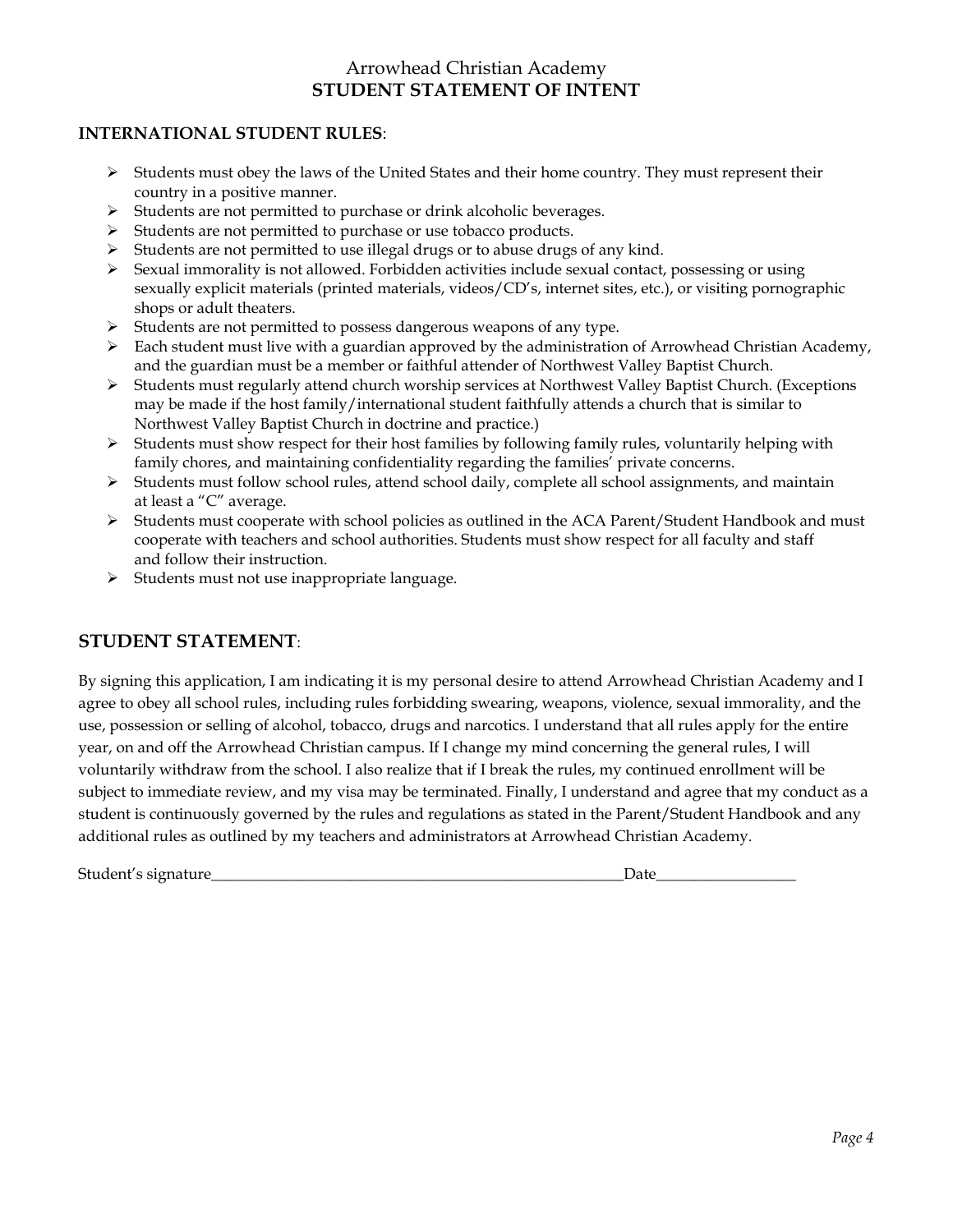4030 W. Yorkshire Drive • Glendale, Arizona 85308 • Phone: 623-582-6871 • Fax: 623-581-9311 • www.acaeagles.org

# **ENGLISH RECOMMENDATION**

To be completed by the most recent English teacher

#### **TO THE FAMILY**:

Please complete this section and submit the form to your most recent English teacher to complete.

| Student/Applicant Name_           |                |         |  |
|-----------------------------------|----------------|---------|--|
| Family Name_                      |                |         |  |
|                                   |                |         |  |
|                                   | E-mail         |         |  |
| Applicant has studied English for | years and ____ | months. |  |

#### **DEAR TEACHER**:

As part of the application process at Arrowhead Christian Academy, we ask our parents to obtain a teacher reference. By answering the following questions, you enable us to give clearer direction to families seeking entrance into Arrowhead Christian Academy. Therefore, please complete the following section and return the form to Arrowhead Christian Academy via e-mail (Lguthrie@nwvbc.org) or FAX. Thank you for your assistance.

1. Description of applicant (circle all that apply)

| <i>Behavior</i>        | well-behaved       |                     | needs discipline |                 | respects authority |            | does not respect authority |             |
|------------------------|--------------------|---------------------|------------------|-----------------|--------------------|------------|----------------------------|-------------|
|                        |                    |                     | ambitious        | over-aggressive |                    | retiring   |                            |             |
| Peer Influence         | very good          |                     | good             | indifferent     |                    | bad        | very bad                   |             |
| Attitude               | emotionally stable | emotionally erratic |                  | optimistic      | pessimistic        |            | self-centered              | considerate |
| <i>Characteristics</i> | studious           | athletic            |                  | social          | musical            | mechanical |                            | artistic    |
| Leadership             |                    |                     | leader           |                 | follower           |            |                            |             |

2. How would you rate this applicant academically?

above average average below average capable of better work

3. Describe the student's academic effort including following instructions, attentiveness, etc.

4. Have you know this applicant to use narcotics, tobacco, or alcohol? If so, please explain.

5. Would you recommend admitting this student to a Christian school?

 $\square$  yes  $\square$  no  $\square$  with reservations

6. Reading: Given an American newspaper or magazine article of at least 5 paragraphs, the student is able to: \_\_\_\_\_\_Excellent Reads aloud with few errors and explain the meaning clearly and completely

|      | (understands 7-8 out of every 10 words).                                                                                            |
|------|-------------------------------------------------------------------------------------------------------------------------------------|
| Good | Reads aloud except for difficult terms or place names, and explains most of its meaning<br>(understands 6-7 out of every 10 words). |
| Fair | Reads most of the basic vocabulary and explains the basic idea of the article<br>(understands 5-6 out of every 10 words).           |
|      |                                                                                                                                     |

\_\_\_\_\_\_Poor Reads and understands only the simplest words (understands 1-4 out of every 10 words) and can explain little or none of the article's meaning.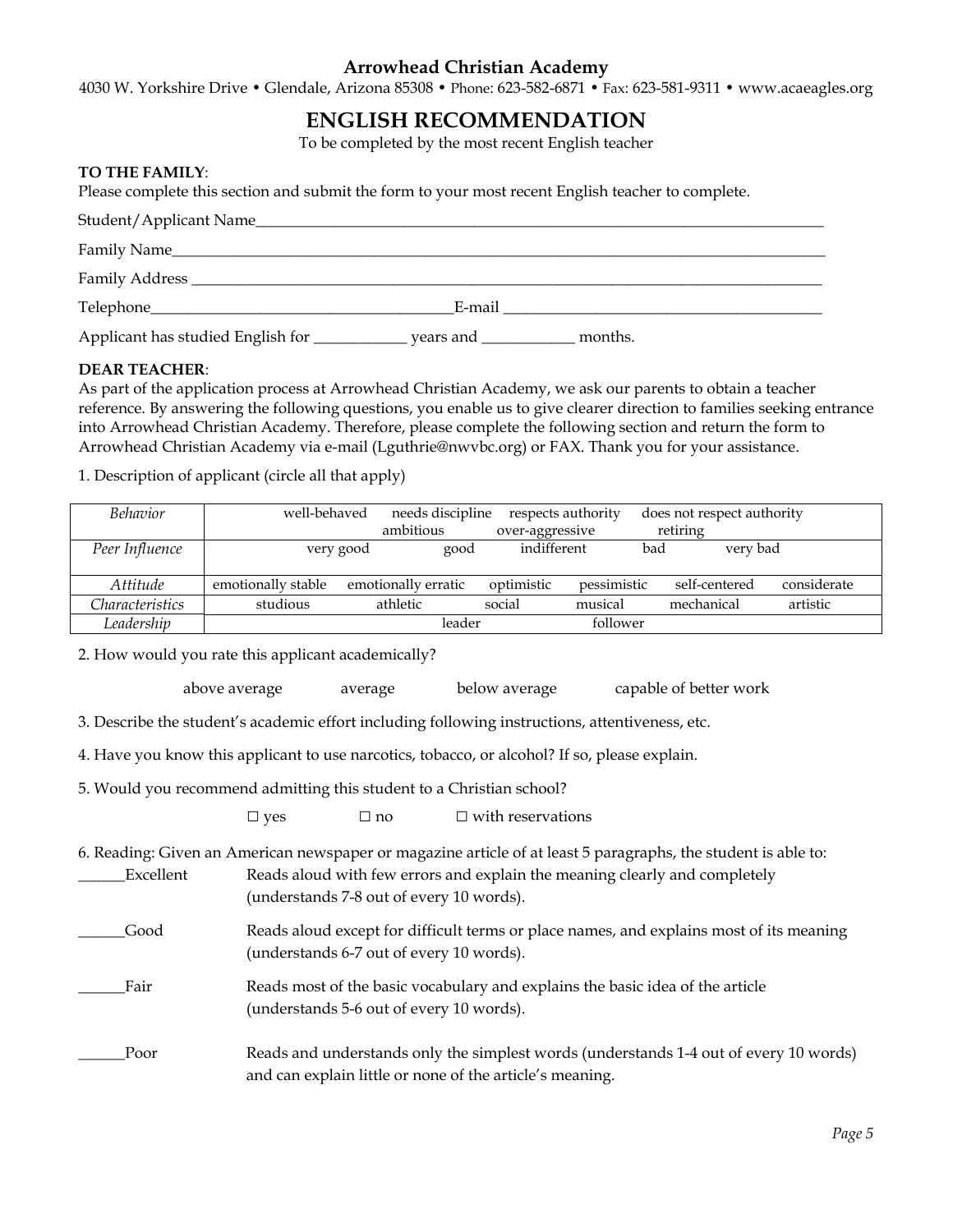|      | 7. When asked to write a short essay, telling about himself and his family, he or she:                                                                           |  |  |  |  |  |  |
|------|------------------------------------------------------------------------------------------------------------------------------------------------------------------|--|--|--|--|--|--|
|      | Excellent Writes with near fluency, using lengthy sentences, abstract terms, and strong vocabulary. Uses<br>English grammar well.                                |  |  |  |  |  |  |
| Good | Uses good vocabulary, sentences are lengthy and logical, but grammar is sometimes irregular.                                                                     |  |  |  |  |  |  |
| Fair | Can make only simple sentences using limited or basic vocabulary. Grammar is extremely<br>irregular, but understandable.                                         |  |  |  |  |  |  |
| Poor | Does not make complete sentences or uses short sentences with limited vocabulary. It is difficult to<br>understand what the student means at times.              |  |  |  |  |  |  |
|      | 8. What are the applicant's major strong points?                                                                                                                 |  |  |  |  |  |  |
|      | 9. What are the applicant's major weaknesses?<br>10. List any special awards, honors, or achievements the applicant has received in his or her study of English. |  |  |  |  |  |  |
|      | 11. I recommend this applicant for college-preparatory level work                                                                                                |  |  |  |  |  |  |
|      | $\Box$ without reservation<br>$\Box$ with reservation<br>$\Box$ not at all                                                                                       |  |  |  |  |  |  |
|      | Please use the space below for any additional information which you feel might help us in our evaluation.                                                        |  |  |  |  |  |  |

| Printed Name   | Signature | Position   | Date |
|----------------|-----------|------------|------|
| School         | Address   | Phone      |      |
| E-Mail address |           | <b>FAX</b> |      |

\_\_\_\_\_\_\_\_\_\_\_\_\_\_\_\_\_\_\_\_\_\_\_\_\_\_\_\_\_\_\_\_\_\_\_\_\_\_\_\_\_\_\_\_\_\_\_\_\_\_\_\_\_\_\_\_\_\_\_\_\_\_\_\_\_\_\_\_\_\_\_\_\_\_\_\_\_\_\_\_\_\_\_\_\_\_\_\_\_\_\_\_\_\_\_\_\_\_\_\_

**NOTE: If you wish this information to remain confidential, please indicate by signing below.**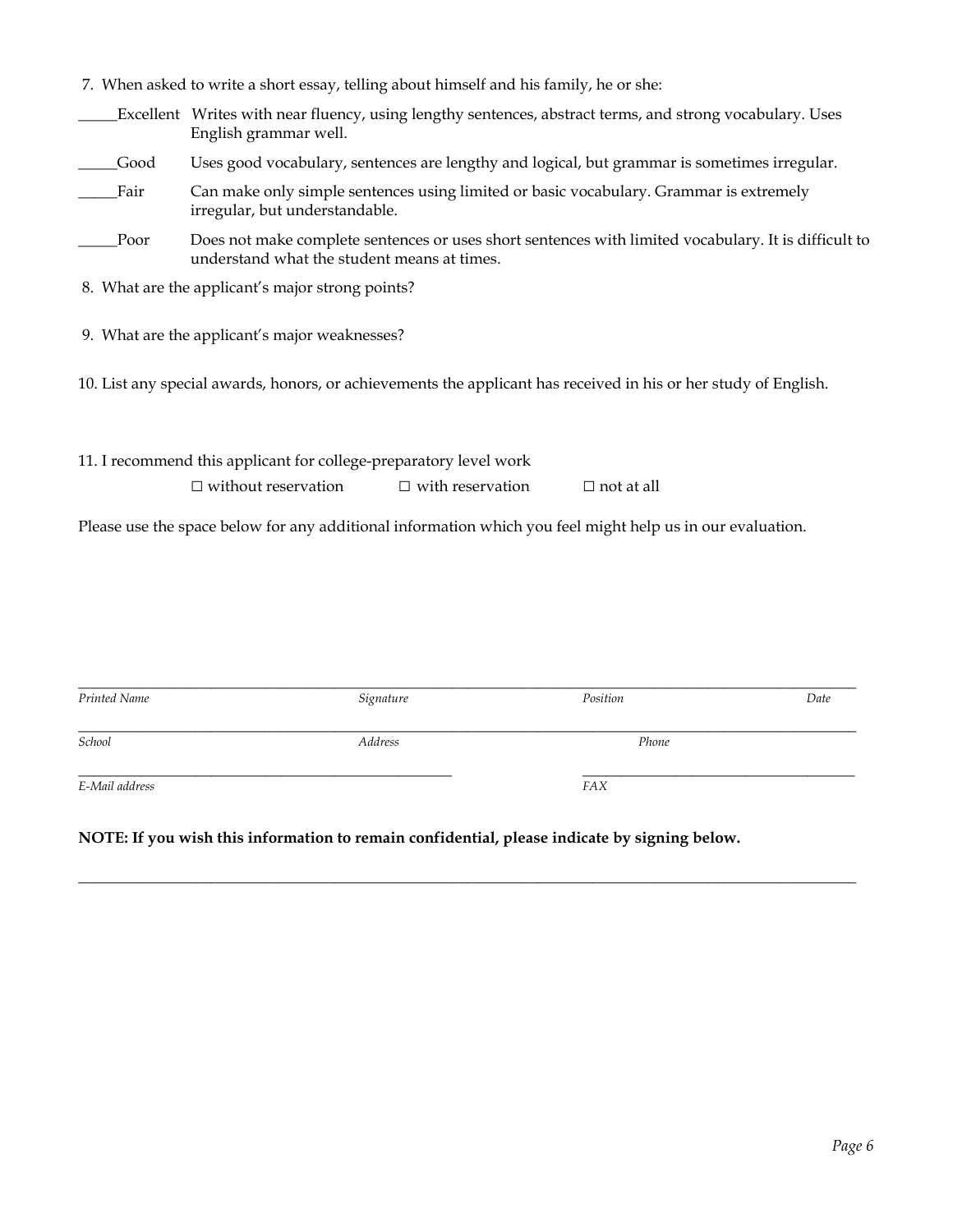4030 W. Yorkshire Drive • Glendale, Arizona 85308 • Phone: 623-582-6871 • Fax: 623-581-9311• www.acaeagles.org

# **MATH RECOMMENDATION**

To be completed by the most recent math teacher

#### **TO THE FAMILY**:

Please complete this section and submit the form to your most recent math teacher to complete.

| Student/Applicant Name_____________________ |        |
|---------------------------------------------|--------|
| Family Name                                 |        |
| Family Address_                             |        |
| Telephone_                                  | E-mail |

#### **DEAR TEACHER**:

As part of the application process at Arrowhead Christian Academy, we ask our parents to obtain a teacher reference. By answering the following questions, you enable us to give clearer direction to families seeking entrance into Arrowhead Christian Academy. Therefore, please complete the following section and return the form to Arrowhead Christian Academy via e-mail (Lguthrie@nwvbc.org) or FAX. Thank you for your assistance.

1. Description of applicant (circle all that apply)

| <b>Behavior</b> | well-behaved       |                     | needs discipline |                 | respects authority | does not respect authority |               |             |
|-----------------|--------------------|---------------------|------------------|-----------------|--------------------|----------------------------|---------------|-------------|
|                 |                    | ambitious           |                  | over-aggressive |                    | retiring                   |               |             |
| Peer Influence  | very good          |                     | good             | indifferent     |                    | bad                        | very bad      |             |
|                 |                    |                     |                  |                 |                    |                            |               |             |
| Attitude        | emotionally stable | emotionally erratic |                  | optimistic      | pessimistic        |                            | self-centered | considerate |
| Characteristics | studious           | athletic            |                  | social          | musical            |                            | mechanical    | artistic    |
| Leadership      |                    |                     | leader           |                 | follower           |                            |               |             |

2. How would you rate this applicant academically?

| above average | average | below average | capable of better work |
|---------------|---------|---------------|------------------------|
|               |         |               |                        |

3. Describe the student's academic effort including following instructions, attentiveness, etc.

4. Have you know this applicant to use narcotics, tobacco, or alcohol? If so, please explain.

5. Would you recommend admitting this student to a Christian school?

 $\square$  yes  $\square$  no  $\square$  with reservations

6. Briefly describe the course/s you teach:

7. What would be the most appropriate math placement for the student next year?

- □ General Math □ Geometry
- □ Pre-Algebra □ Advanced Algebra
- □ Algebra I □ Pre-Calculus

8. Student's Mathematical Background. The courses listed below suggest a sequence typical of the mathematics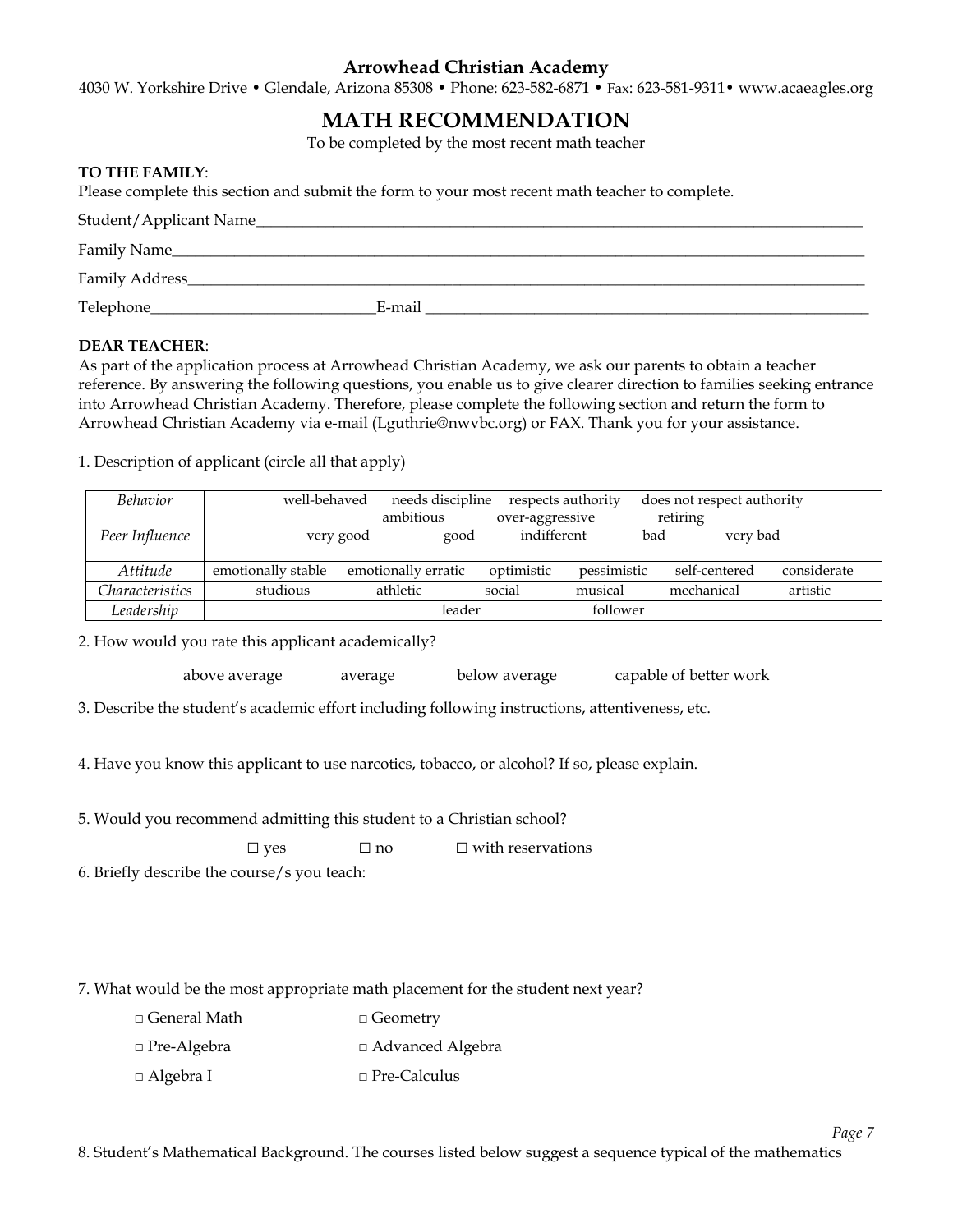curriculum in many U.S. secondary schools. Please check those courses or list others which the student will have completed by the end of the current school year.

- $\square$  Basic first year Algebra does not include extensive study of rational expressions, irrational numbers, or quadratic equations.
- $\square$  First year Algebra a thorough course including quadratics
- □ Geometry
- $\square$  Second year Algebra not including trigonometry
- $\square$  Second year Algebra including numerical trigonometry through the laws of sine and cosine
- □ Pre-Calculus including analytical geometry

□ Other\_\_\_\_\_\_\_\_\_\_\_\_\_\_\_\_\_\_\_\_\_\_\_\_\_\_\_\_\_\_\_\_\_\_\_\_\_\_\_\_\_\_\_\_\_\_\_\_\_\_\_\_\_\_\_\_\_\_\_\_\_\_\_\_\_\_\_\_\_\_\_\_\_\_

- 9. What are the applicant's major strong points?
- 10. What are the applicant's major weaknesses?

11. List any special awards, honors, or achievements the applicant has received in his or her study of Math.

#### 12. I recommend this applicant for college-preparatory level work

| $\Box$ without reservation | $\Box$ with reservation | $\Box$ not at all |
|----------------------------|-------------------------|-------------------|
|                            |                         |                   |

Please use the space below for any additional information which you feel might help us in our evaluation.

| Printed Name   | Signature | Position   | Date |
|----------------|-----------|------------|------|
| School         | Address   | Phone      |      |
| E-Mail address |           | <b>FAX</b> |      |

\_\_\_\_\_\_\_\_\_\_\_\_\_\_\_\_\_\_\_\_\_\_\_\_\_\_\_\_\_\_\_\_\_\_\_\_\_\_\_\_\_\_\_\_\_\_\_\_\_\_\_\_\_\_\_\_\_\_\_\_\_\_\_\_\_\_\_\_\_\_\_\_\_\_\_\_\_\_\_\_\_\_\_\_\_\_\_\_\_\_\_\_\_\_\_\_\_\_\_\_

**NOTE: If you wish this information to remain confidential, please indicate by signing below.**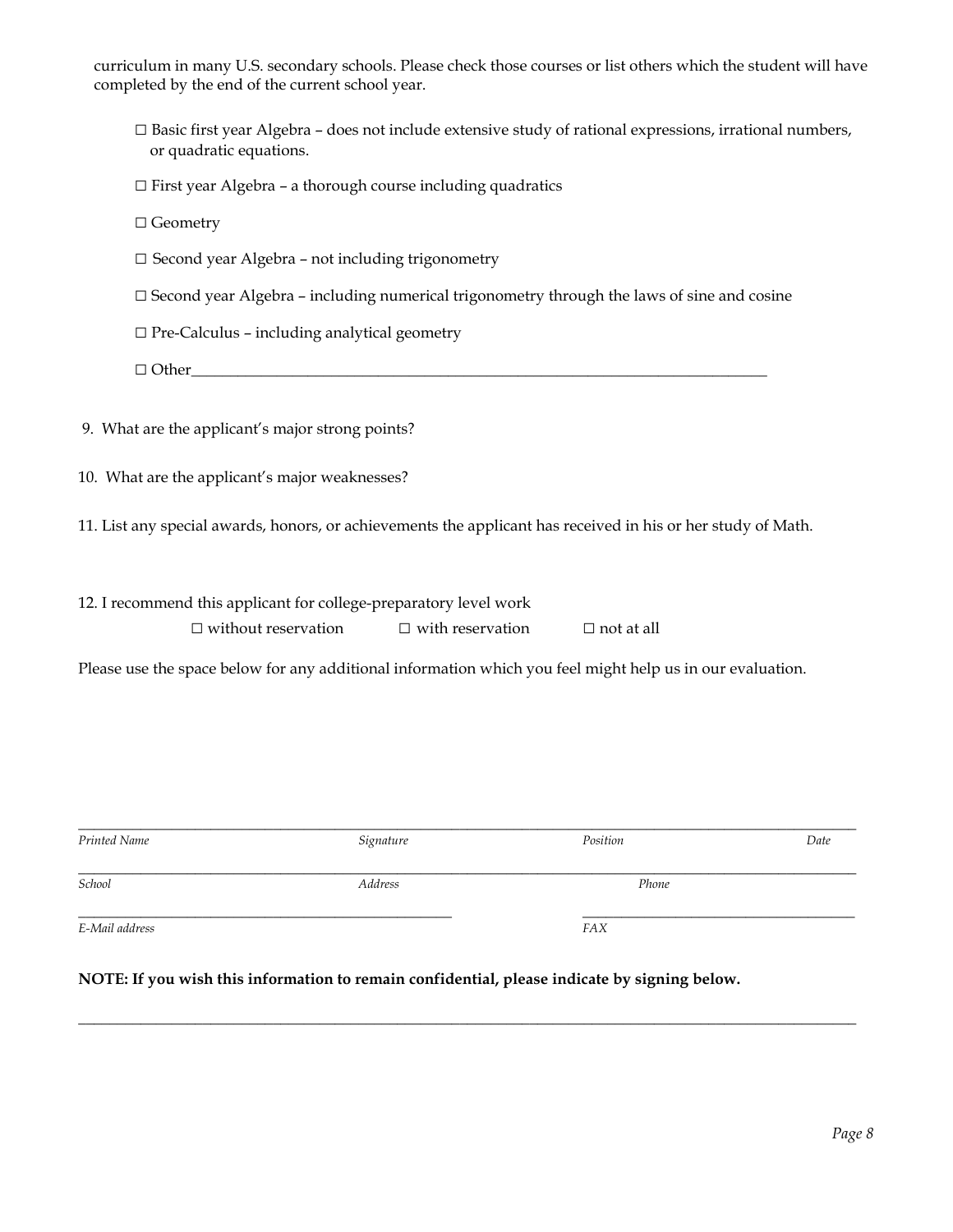4030 W. Yorkshire Drive • Glendale, Arizona 85308 • Phone: 623-582-6871 • Fax: 623-581-9311 • www.acaeagles.org

#### **PASTOR RECOMMENDATION FORM**

#### **TO THE FAMILY**:

Please complete this section and submit the form to your pastor to complete*.* 

| Student/Applicant Name_ |        |
|-------------------------|--------|
| Family Name_            |        |
| Family Address_         |        |
| Telephone_              | E-mail |

#### **DEAR PASTOR**:

As part of the application process at Arrowhead Christian Academy, we ask our parents to obtain their pastor's reference. We believe the Christian training of our students can be most effective when the home has the support systems of both the Christian day school and the church family and programs. By answering the following questions, you enable us to give clearer direction to families seeking entrance into Arrowhead Christian Academy. Therefore, please complete the following section and return the form to Arrowhead Christian Academy via e-mail (Lguthrie@nwvbc.org) or FAX. Thank you for your assistance*.* 

1. How long have you known the applicant?\_\_\_\_\_\_\_\_\_\_\_\_\_\_\_\_\_\_In what capacity?\_\_\_\_\_\_\_\_\_\_\_\_\_\_\_\_\_\_\_\_\_\_\_\_\_\_\_

Are you related?\_\_\_\_\_\_\_\_\_\_\_\_\_\_\_\_\_\_\_\_\_\_\_\_\_\_\_Does the applicant know Christ as their Savior?\_\_\_\_\_\_\_\_\_\_\_\_\_\_\_\_\_\_\_\_

Comment:

2. Description of applicant (*circle all that apply*)

| <b>Behavior</b> | well-behaved       |                     | needs discipline |                 | respects authority |          | does not respect authority |             |
|-----------------|--------------------|---------------------|------------------|-----------------|--------------------|----------|----------------------------|-------------|
|                 |                    | ambitious           |                  | over-aggressive |                    | retiring |                            |             |
| Peer Influence  | very good          |                     | good             | indifferent     |                    | bad      | very bad                   |             |
| Attitude        | emotionally stable | emotionally erratic |                  | optimistic      | pessimistic        |          | self-centered              | considerate |
| Characteristics | studious           | athletic            |                  | social          | musical            |          | mechanical                 | artistic    |
| Leadership      |                    |                     | leader           |                 | follower           |          |                            |             |

3. In what church activities does the applicant participate? (*circle all that are applicable*) music teaching counselor does not participate other\_\_\_\_\_\_\_\_\_\_\_\_\_\_\_\_\_\_\_\_\_\_\_\_\_\_\_\_\_

4. Make a brief statement concerning the applicant's relationship with his/her family *(i.e. respectful, rebellious, etc.)* 

5. Have you known this applicant to use narcotics, tobacco, or alcohol? If so, please explain.

6. Would you recommend admitting this student to a Christian school?

| $\sqcup$ ves | $\sqcup$ no | $\Box$ with reservations |
|--------------|-------------|--------------------------|
|              |             |                          |

Please use back of form for any additional information which you feel might help us in our evaluation.

| Printed Name   | Signature      | Position   | Date |
|----------------|----------------|------------|------|
| School         | <b>Address</b> | Phone      |      |
| E-Mail address |                | <b>FAX</b> |      |

\_\_\_\_\_\_\_\_\_\_\_\_\_\_\_\_\_\_\_\_\_\_\_\_\_\_\_\_\_\_\_\_\_\_\_\_\_\_\_\_\_\_\_\_\_\_\_\_\_\_\_\_\_\_\_\_\_\_\_\_\_\_\_\_\_\_\_\_\_\_\_\_\_\_\_\_\_\_\_\_\_\_\_\_\_\_\_\_\_\_\_\_\_\_\_\_\_\_\_\_

**NOTE: If you wish this information to remain confidential, please indicate by signing below.**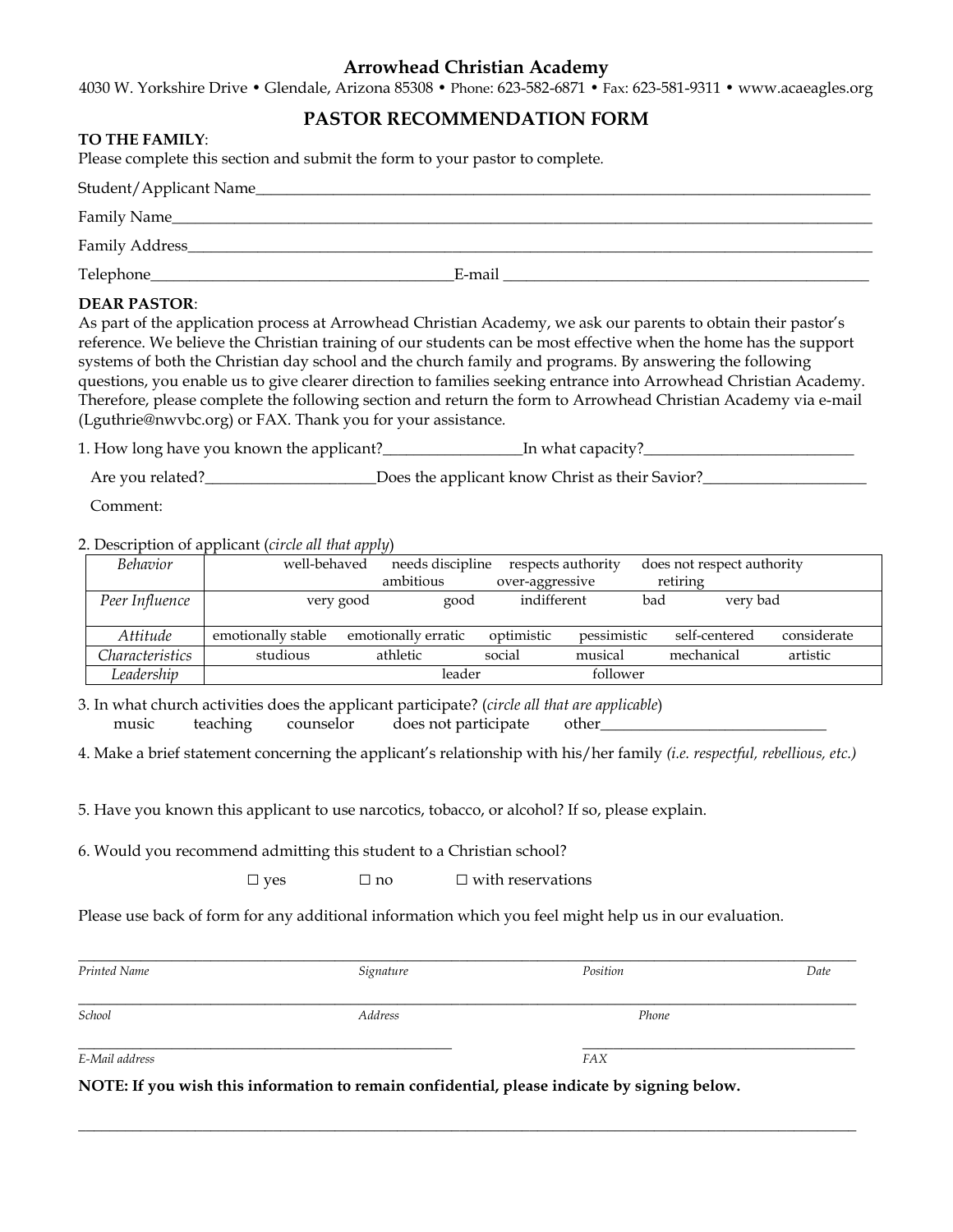4030 W. Yorkshire Drive • Glendale, Arizona 85308 • Phone: 623-582-6871 • Fax: 623-581-9311 • www.acaeagles.org

### **OBLIGATIONS OF GUARDIANSHIP**

Only a parent or person who has legal custody of the student can nominate a guardian for that student.

### *Eligibility*

The person accepting the role of guardianship is required to:

- •Be over 21 years of age and reside in central Arizona while the student is at ACA.
- •Must be of good character and have permission to reside in Arizona until the student has completed their course.
- •Provide documentary evidence from the parent of the student of his/her guardianship by completing the Appointment of Guardianship form.
- •Provide a statement to the school of his/her acceptance as guardian to the nominated student by completing the Acceptance of Guardianship form.
- •Be fluent in English or willing to provide an interpreter when required.
- •Be a faithful member of or faithfully attend Northwest Valley Baptist Church, the sponsoring church of Arrowhead Christian Academy. Exceptions may be made if the host family/international student faithfully attends a church that is similar to Northwest Valley Baptist Church in doctrine and practice.

#### *General Responsibilities*

The responsibilities of the guardian include:

- •Regular contact with both the student and his/her parents
- •Notifying the school of student absences
- •Acting on the parents' behalf in dealings with the school
- •Being readily available to discuss matters of concern
- •Attending the school functions and events that concern the student such as information briefings, parent/teacher interviews or guardian meetings
- •Being readily available to support the student when needed; for example with health matters, medical emergencies, travel and accommodation arrangements during vacations
- •Being actively involved in the well-being of the student through showing an interest in, and monitoring the academic progress of the student
- •Informing the school of an appropriate proxy guardian when the guardian is unavailable for any reason. If the guardian needs to leave Arizona for a short duration, i.e. four weeks or less, a proxy guardian must be nominated. For absences longer than one month, a new guardian must be appointed. A student's place at Arrowhead Christian Academy is dependent on compliance with these terms and conditions.

Please retain this copy for your records.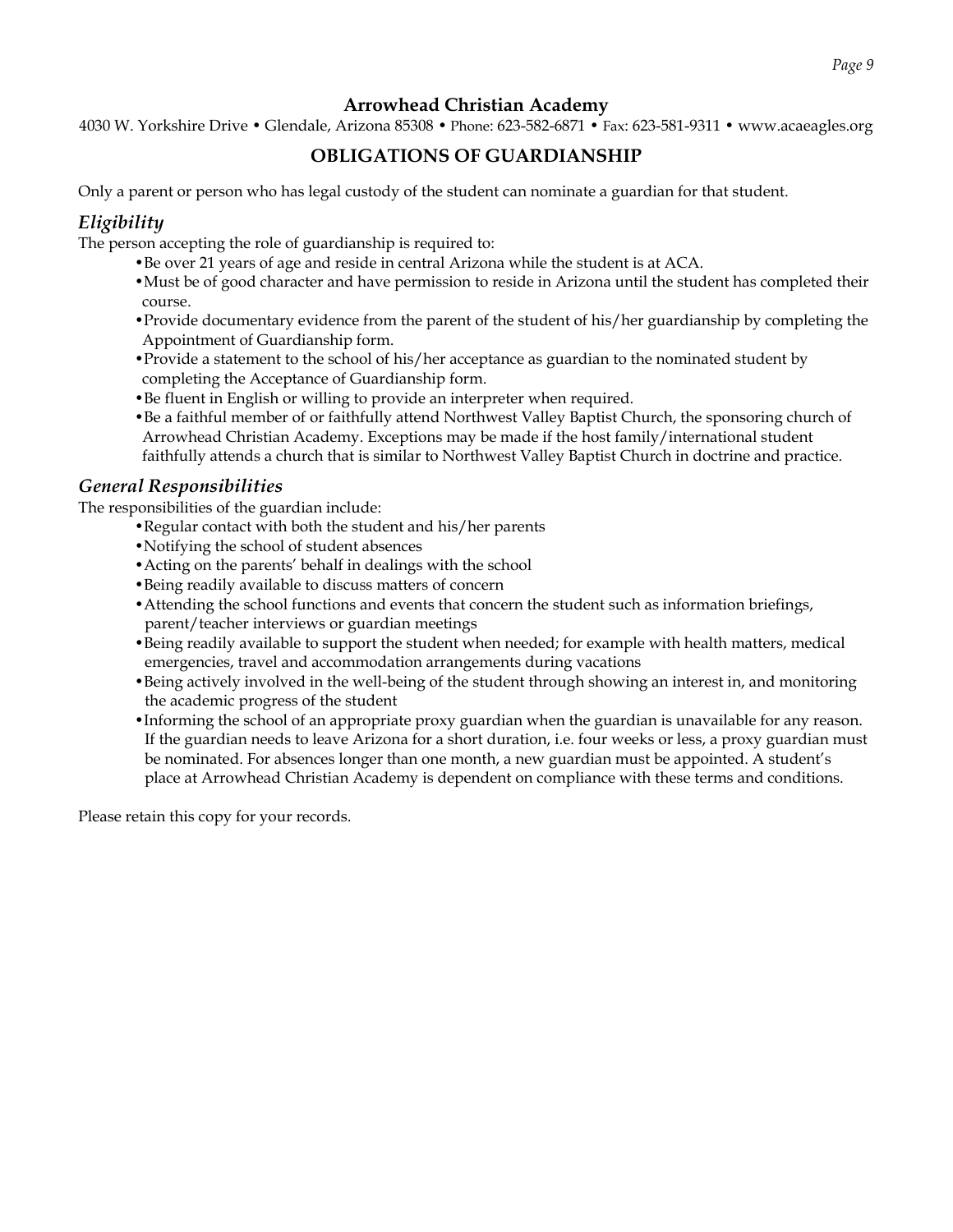4030 W. Yorkshire Drive • Glendale, Arizona 85308 • Phone: 623-582-6871 • Fax: 623-581-9311 • www.acaeagles.org

# **NOTARIZED APPOINTMENT OF GUARDIANSHIP**

| $\overline{(Mother)}$                                                      | <u> 1980 - John Harry Harry Harry Harry Harry Harry Harry Harry Harry Harry Harry Harry Harry Harry Harry Harry H</u>                                                                                                                                                                                                                                                                                                                                   |         |                                                                                                                                                                                                 |
|----------------------------------------------------------------------------|---------------------------------------------------------------------------------------------------------------------------------------------------------------------------------------------------------------------------------------------------------------------------------------------------------------------------------------------------------------------------------------------------------------------------------------------------------|---------|-------------------------------------------------------------------------------------------------------------------------------------------------------------------------------------------------|
|                                                                            | (Please print)                                                                                                                                                                                                                                                                                                                                                                                                                                          |         | (Father)                                                                                                                                                                                        |
| οf                                                                         | Address of Parent/s (Please print)                                                                                                                                                                                                                                                                                                                                                                                                                      |         |                                                                                                                                                                                                 |
|                                                                            |                                                                                                                                                                                                                                                                                                                                                                                                                                                         |         |                                                                                                                                                                                                 |
| Suburb/Town                                                                | Province/State                                                                                                                                                                                                                                                                                                                                                                                                                                          | Country | Zip Code                                                                                                                                                                                        |
|                                                                            | Name of Guardian (given name, family name)                                                                                                                                                                                                                                                                                                                                                                                                              |         |                                                                                                                                                                                                 |
| $\circ$ of $\qquad \qquad$                                                 |                                                                                                                                                                                                                                                                                                                                                                                                                                                         |         |                                                                                                                                                                                                 |
|                                                                            | Address of Guardian (Please print)                                                                                                                                                                                                                                                                                                                                                                                                                      |         |                                                                                                                                                                                                 |
| Suburb/Town                                                                | Province/State                                                                                                                                                                                                                                                                                                                                                                                                                                          | Country | Zip Code                                                                                                                                                                                        |
|                                                                            |                                                                                                                                                                                                                                                                                                                                                                                                                                                         |         |                                                                                                                                                                                                 |
|                                                                            |                                                                                                                                                                                                                                                                                                                                                                                                                                                         |         |                                                                                                                                                                                                 |
|                                                                            |                                                                                                                                                                                                                                                                                                                                                                                                                                                         |         |                                                                                                                                                                                                 |
| in the role of guardianship for my child:<br>Student's Name (Please print) |                                                                                                                                                                                                                                                                                                                                                                                                                                                         |         |                                                                                                                                                                                                 |
|                                                                            | I/We give the named appointee the authority to act on $my/our$ behalf concerning the welfare,                                                                                                                                                                                                                                                                                                                                                           |         |                                                                                                                                                                                                 |
| Academy.<br>Guardianship with the appointed Guardian.                      | I/We understand that my/our child's continued enrollment is dependent on the appointed<br>Guardian meeting the Obligations of Guardianship and I/we have discussed the Obligations of<br>my/our student's current Guardian leaves central Arizona for more than four weeks.<br>Any change of guardianship must be made by completing new Appointment of Guardianship<br>and Acceptance of Guardianship forms and then by approved by the Administrator. |         |                                                                                                                                                                                                 |
|                                                                            | Signature of Father                                                                                                                                                                                                                                                                                                                                                                                                                                     |         | I/We agree to inform the school immediately if there is a need to change the Guardian, and will                                                                                                 |
| Signed:<br>Signed:                                                         | Signature of Mother                                                                                                                                                                                                                                                                                                                                                                                                                                     |         | discipline, and academic progress of my/our child who will be studying at Arrowhead Christian<br>submit full details of the proposed new Guardian. I/We also agree to appoint a new Guardian if |

**Notary Public signature** 

\_\_\_\_\_\_\_\_\_\_\_\_\_\_\_\_\_\_\_\_\_\_\_\_\_\_\_\_\_\_\_\_\_\_\_\_\_\_\_\_\_\_\_\_Date:\_\_\_\_\_\_\_\_\_\_\_\_\_\_\_\_\_

Official Notarial Certificate/Stamp from country of origin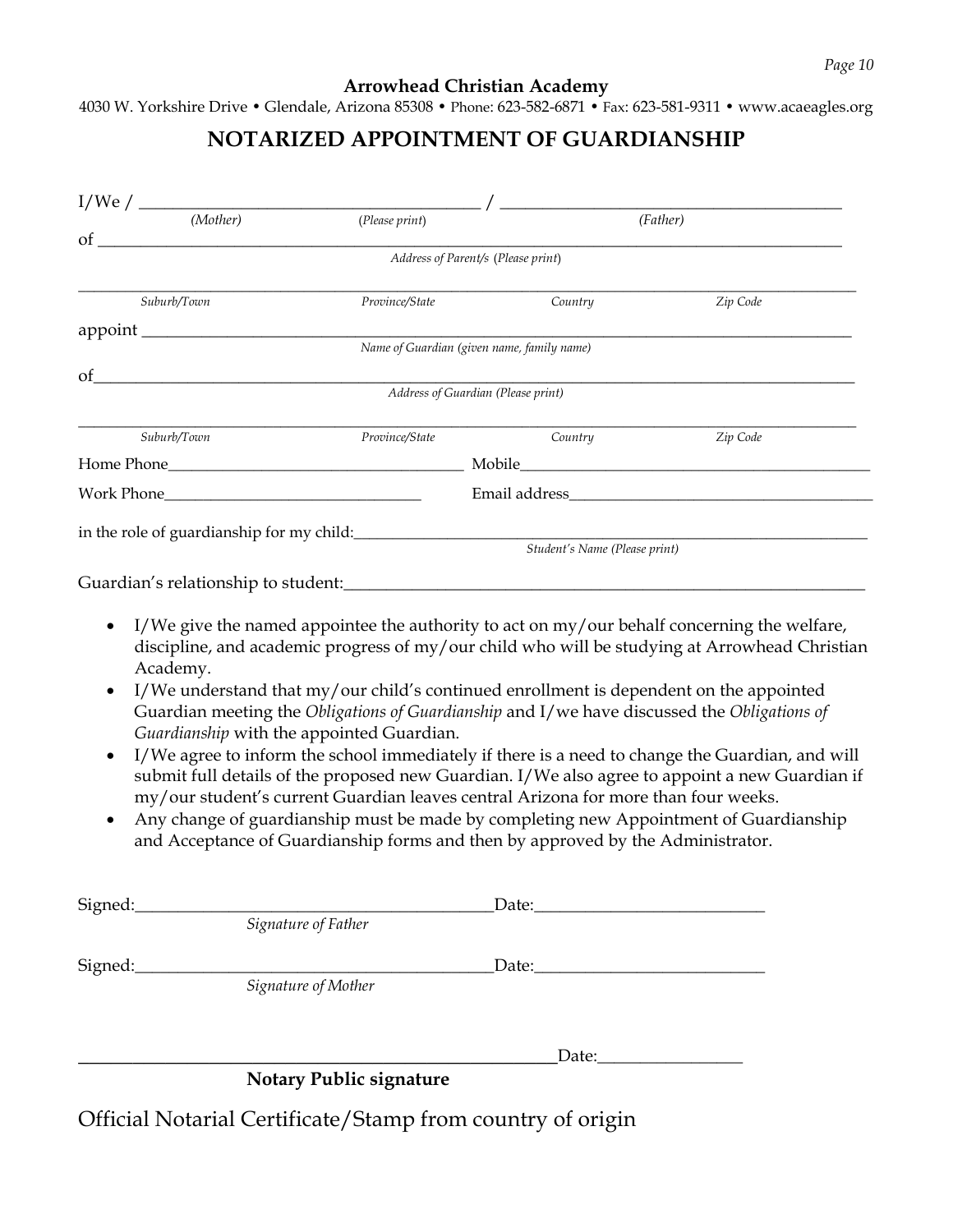4030 W. Yorkshire Drive • Glendale, Arizona 85308 • Phone: 623-582-6871 • Fax: 623-581-9311 • www.acaeagles.org

# **ACCEPTANCE OF GUARDIANSHIP**

| $I, \underline{\hspace{2cm}}$                                                                                     |                       |                |                               |             |                                                                                                                                                                                                                          |
|-------------------------------------------------------------------------------------------------------------------|-----------------------|----------------|-------------------------------|-------------|--------------------------------------------------------------------------------------------------------------------------------------------------------------------------------------------------------------------------|
|                                                                                                                   | Name of Guardian      | Title          | Given name                    | Family name | (Please print)                                                                                                                                                                                                           |
|                                                                                                                   |                       |                |                               |             |                                                                                                                                                                                                                          |
|                                                                                                                   | Suburb/Town           | State/Province |                               | Country     | Zip Code                                                                                                                                                                                                                 |
|                                                                                                                   |                       |                |                               |             |                                                                                                                                                                                                                          |
|                                                                                                                   |                       |                |                               |             |                                                                                                                                                                                                                          |
| Name of church you attend:                                                                                        |                       |                |                               |             |                                                                                                                                                                                                                          |
| agree and accept the role of guardianship, as detailed in the Obligations of Guardianship document,<br>$for \_\_$ |                       |                |                               |             |                                                                                                                                                                                                                          |
|                                                                                                                   |                       |                | Student's Name (Please print) |             |                                                                                                                                                                                                                          |
|                                                                                                                   |                       |                |                               |             |                                                                                                                                                                                                                          |
| whose parents have given me the authority to act on their behalf.                                                 |                       |                |                               |             |                                                                                                                                                                                                                          |
|                                                                                                                   |                       |                |                               |             |                                                                                                                                                                                                                          |
| Amount per month to be charged for room and board: ______________________________                                 |                       |                |                               |             |                                                                                                                                                                                                                          |
| guardian if I am absent from Central Arizona for more than four weeks.                                            |                       |                |                               |             | I agree to carry out the duties of guardianship as outlined in the Obligations of Guardianship. I also agree<br>to nominate a proxy guardian if I need to leave central Arizona for four weeks or less and appoint a new |
|                                                                                                                   |                       |                |                               |             |                                                                                                                                                                                                                          |
|                                                                                                                   | Signature of Guardian |                |                               |             |                                                                                                                                                                                                                          |
|                                                                                                                   |                       |                |                               |             |                                                                                                                                                                                                                          |

Any change of guardianship must be made by completing new Appointment of Guardianship and Acceptance of Guardianship forms and then be approved by the Administrator.